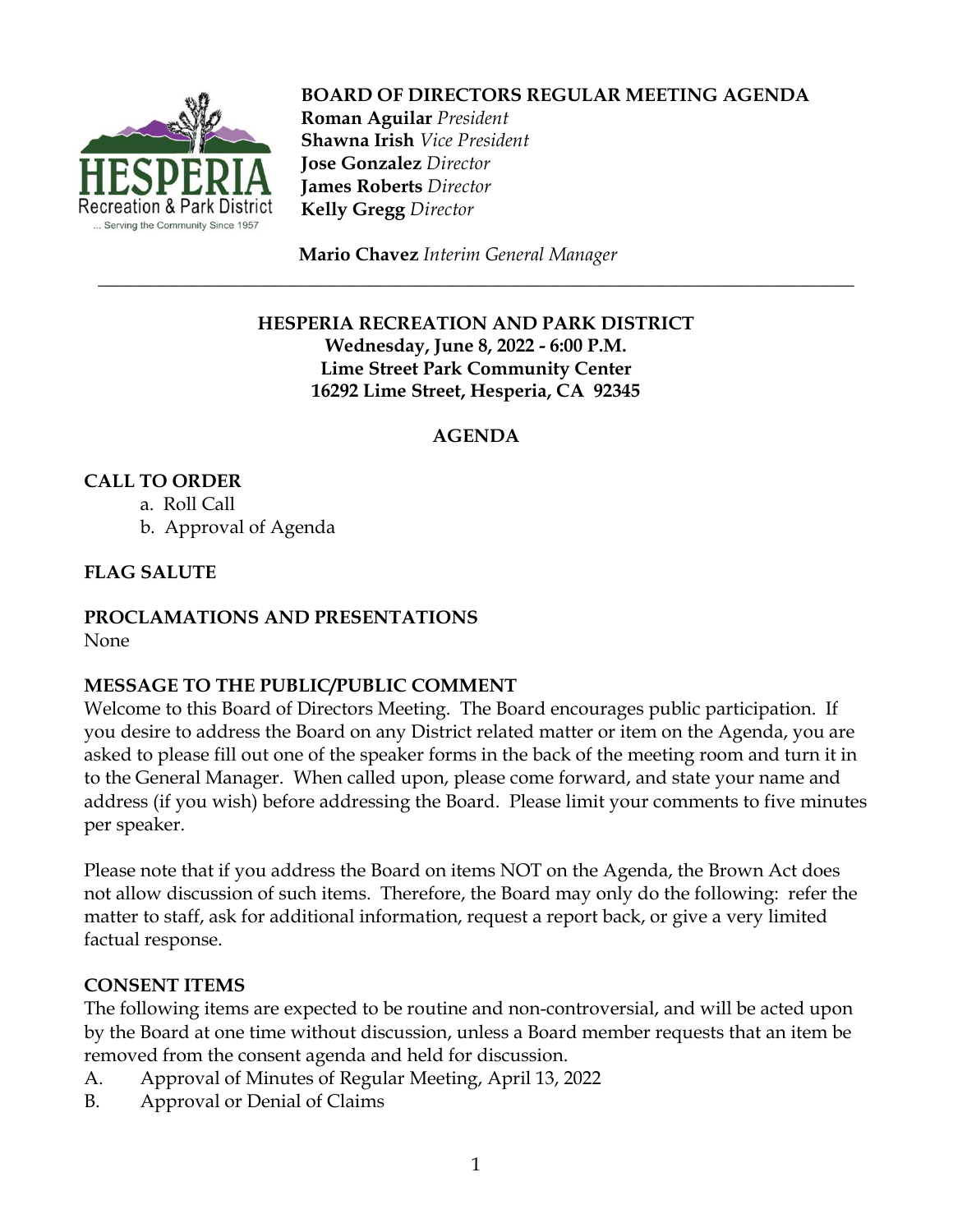## **PULLED CONSENT ITEMS**

#### **DISCUSSION/ACTION ITEMS**

- C. Discussion and/or Action, Appointment and Contract of General Manager
- D. Interview and Appoint HARD Foundation Vacancy
- E. HARD Foundation Stipend
- F. Property Management Discussion
- G. **PUBLIC HEARING -** Annex Territory to Community Facilities District No. 2022-1 (Maintenance Services) and Authorize the Levy of Special Taxes Therein, Annexation No. 1 (Tract 20046)

G-1) Approval of Resolution No. 22-06-01, a Resolution Of The Board Of Directors Of The Hesperia Recreation And Park District Submitting Annexation Of Territory And Levy Of Special Taxes To Qualified Electors, Annexation No. 1 (Tract 20046)

G-2) Approval of Resolution No. 22-06-02, a Resolution Of The Board Of Directors Of The Hesperia Recreation And Park District Declaring Results Of Special Annexation Election, Determining Validity Of Prior Proceedings, And Directing Recording Of Amended Notice Of Special Tax Lien, Annexation No. 1 (Tract 20046)

G-3) Waive Reading in Full and Introduce Ordinance No. 22-03**,** an Ordinance Of The Board Of Directors Of The Hesperia Recreation And Park District Levying Special Tax Within Hesperia Recreation And Park District Community Facilities District No. 2022-1 (Maintenance Services), Including Certain Annexation Territory

- H. Approval of Resolution No. 22-06-03, a Resolution of the Board of Directors of the Hesperia Recreation and Park District, California, Adopting the Appropriations Limit for Fiscal Year 2021-2022
- I. **PUBLIC HEARING** Regarding Ordering the levy and Collection of Assessments for Landscape and Lighting Assessment District No. 1, for Fiscal Year 2022/2023
- J. Approval of Resolution No. 22-06-04, a Resolution of the Board of Directors of the Hesperia Recreation and Park District, California, Amending or Approving the Engineer's Report and Ordering the Levy and Collection of Assessments for Landscape and Lighting Assessment District No. 1, for Fiscal Year 2022/2023
- K. **PUBLIC HEARING** Regarding Ordering the Levy and Collection of Assessments for Landscape and Lighting Assessment District No. 2, Including All Zones, for Fiscal Year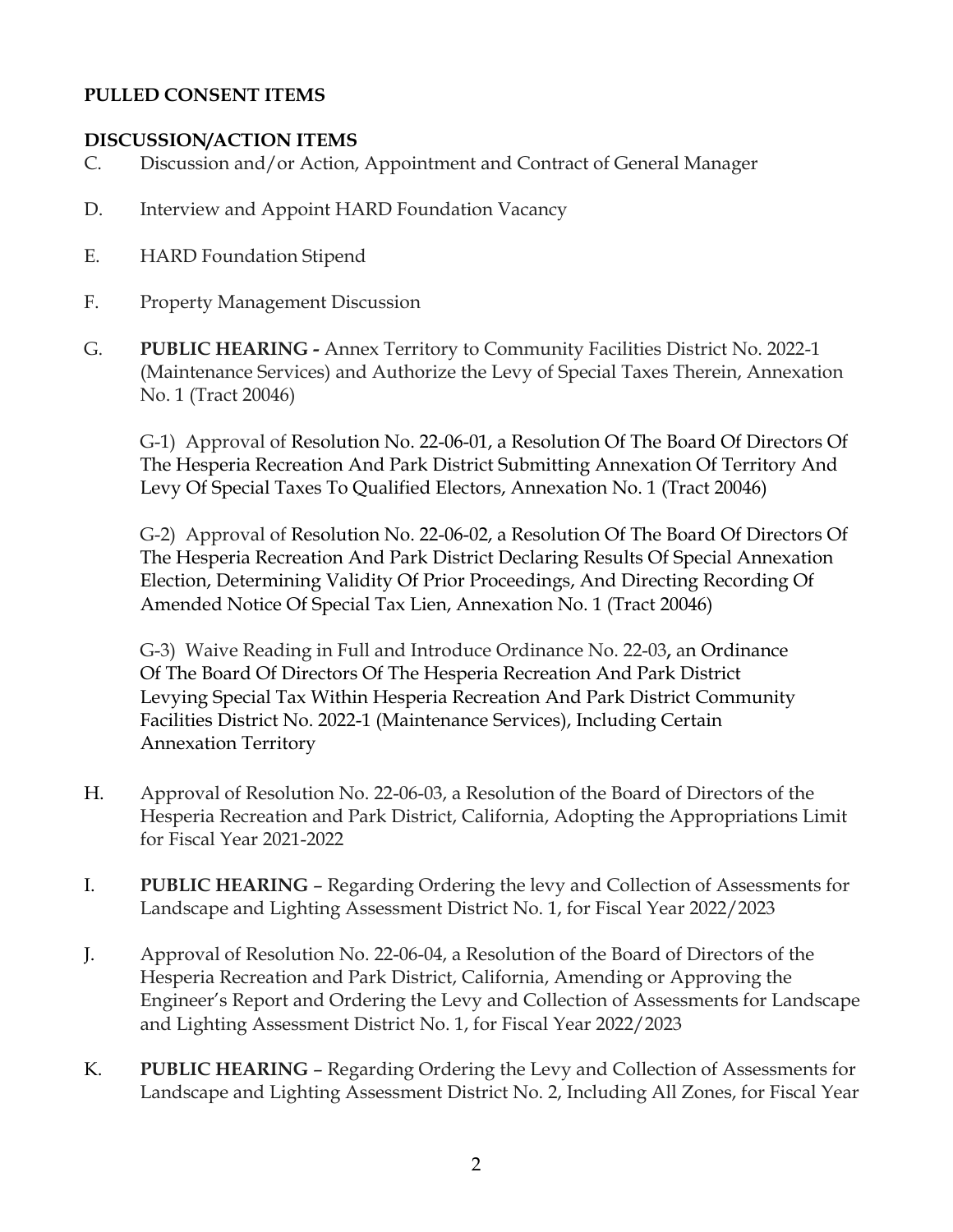2022/2023

- L. Approval Resolution No. 22-06-05, a Resolution of the Board of Directors of the Hesperia Recreation and Park District, California, Amending or Approving the Engineer's Report and Ordering the Levy and Collection of Assessments for Landscape and Lighting Assessment District No. 2, Including All Zones, for Fiscal Year 2022/2023
- M. Discussion and/or Action, Fiscal Year 2022/2023 Cost of Living Adjustment
- N. Review and Approval Fiscal Year 2022/2023 Draft Budget
- O. Approval of Resolution No. 22-06-06, a Resolution of the Board of Directors of the Hesperia Recreation and Park District, California, for Approval of a \$600.00 Per Month Employee Health Insurance Plan Opt-Out Incentive Program
- P. Discussion, Tier 1 Benefit
- Q. Award Bid #2022-05-01, Landscape Maintenance Services (Assessment District 1 Parks Maintenance)
- R. Award Bid #2022-05-02, Landscape Maintenance Services (Assessment District 2 LMDs)
- S. Approval of Movies in the Park Equipment Purchase

## **CORRESPONDENCE/WRITTEN COMMUNICATION**

**GENERAL MANAGER/STAFF REPORTS -** The General Manager will report on the following topics, report on committees, or other activities.

- a. Recreation Programs
- b. Lake
- c. Parks Division
- d. Park Ranger
- e. Marketing
- f. Development
- g. General Manager
- h. Monthly Budget

#### **BOARD MEMBER REPORTS**

#### Standing Committees:

Recreation Foundation – Gonzalez/Roberts Tri-Agency – Aguilar/Roberts Safety, Security, and Maintenance – Roberts/Gregg Personnel – Irish/Gregg Finance – Gregg/Aguilar